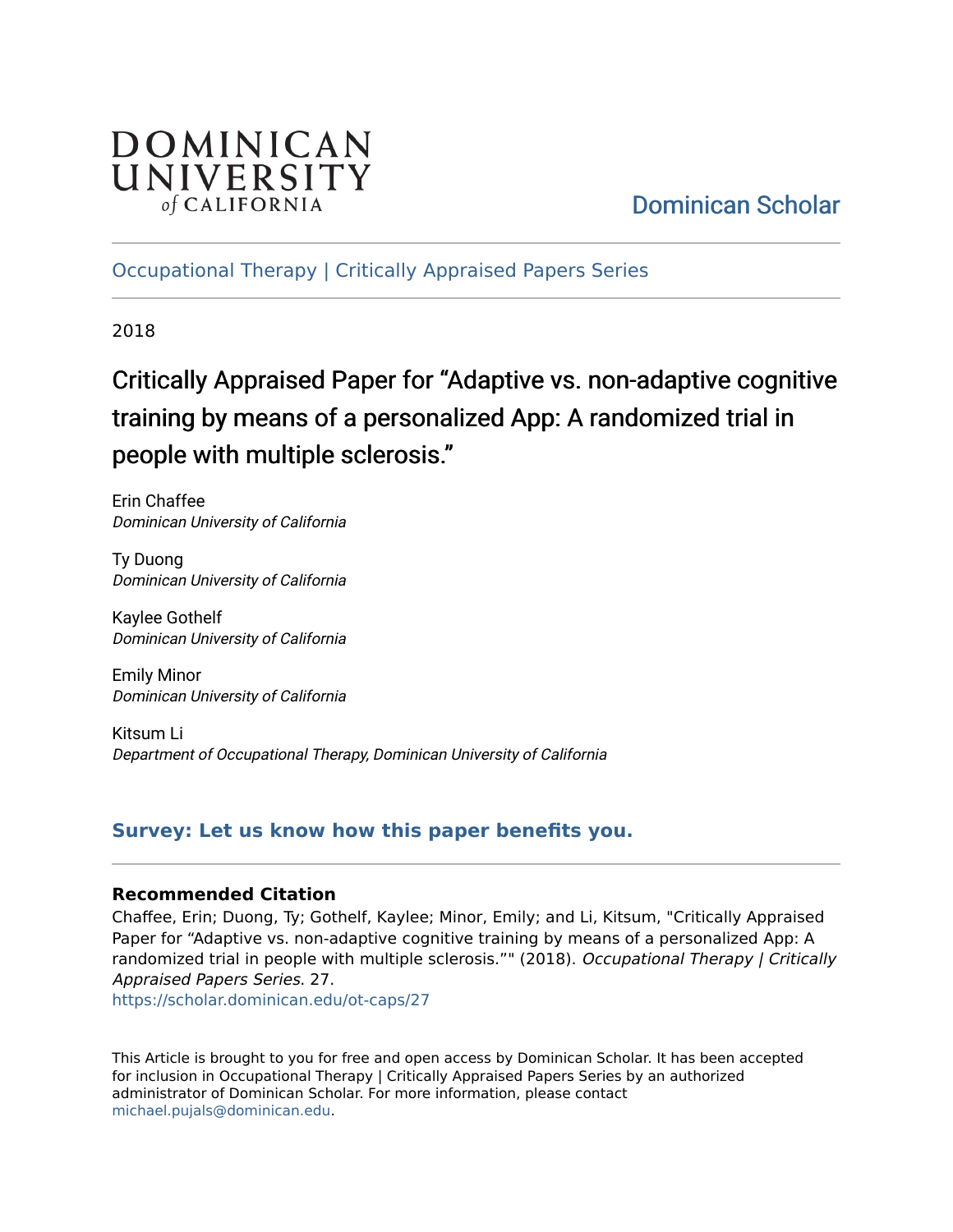# **AOTA Critically Appraised Papers Series Evidence Exchange** \*A product of the American Occupational Therapy Association's Evidence-Based Literature Review Project

## **CRITICALLY APPRAISED PAPER (CAP)**

Pedullà, L., Brichetto, G., Tacchino, A., Vassallo, C., Zaratin, P., Battaglia, M., . . . Bove, M. (2016). Adaptive vs. non-adaptive cognitive training by means of a personalized app: A randomized trial in people with multiple sclerosis. *Journal of NeuroEngineering and Rehabilitation,13*(1), 88.<https://doi.org/10.1186/s12984-016-0193-y>

## **CLINICAL BOTTOM LINE**

The purpose of this study was to evaluate the effectiveness of a working-memory program to improve the cognitive status of people with multiple sclerosis (MS). Given the increasing use of technology in modern-day society, further research is required to provide evidence supporting working-memory training devices that are easily accessible for people with memory deficits.

In this randomized controlled trial (Level I), 28 participants received an adaptive workingmemory COGNI-TRAcK program (adaptive group [ADAPT-gr]) or a nonadaptive workingmemory COGNI-TRAcK program (constant group [CONST-gr]) on their home computer. The COGNI-TRAcK application is a low-cost memory-training program that can be used on off-the-shelf devices. Training, exercise types, and intensiveness were the same for both groups, with the difference being the adaptive and nonadaptive algorithms. The program was self-administered at home and consisted of five 30-minute sessions per week for 8 weeks. The adaptive program was structured so that the level of difficulty increased or decreased on the basis of the performance of the user, whereas the nonadaptive program was consistent on the level of difficulty regardless of the user's performance.

Participants in the ADAPT-gr had significantly improved verbal memory acquisition, delayed recall, verbal fluency, sustained attention, concentration, and information-processing speeds, compared with the CONST-gr. The scores obtained at postsession by the ADAPT-gr were higher than those in the CONST-gr, which further demonstrates the effectiveness of the adaptive working-memory COGNI-TRAcK program. However, because of the small sample size, training bias, medication effects, and convenience sampling, further research is required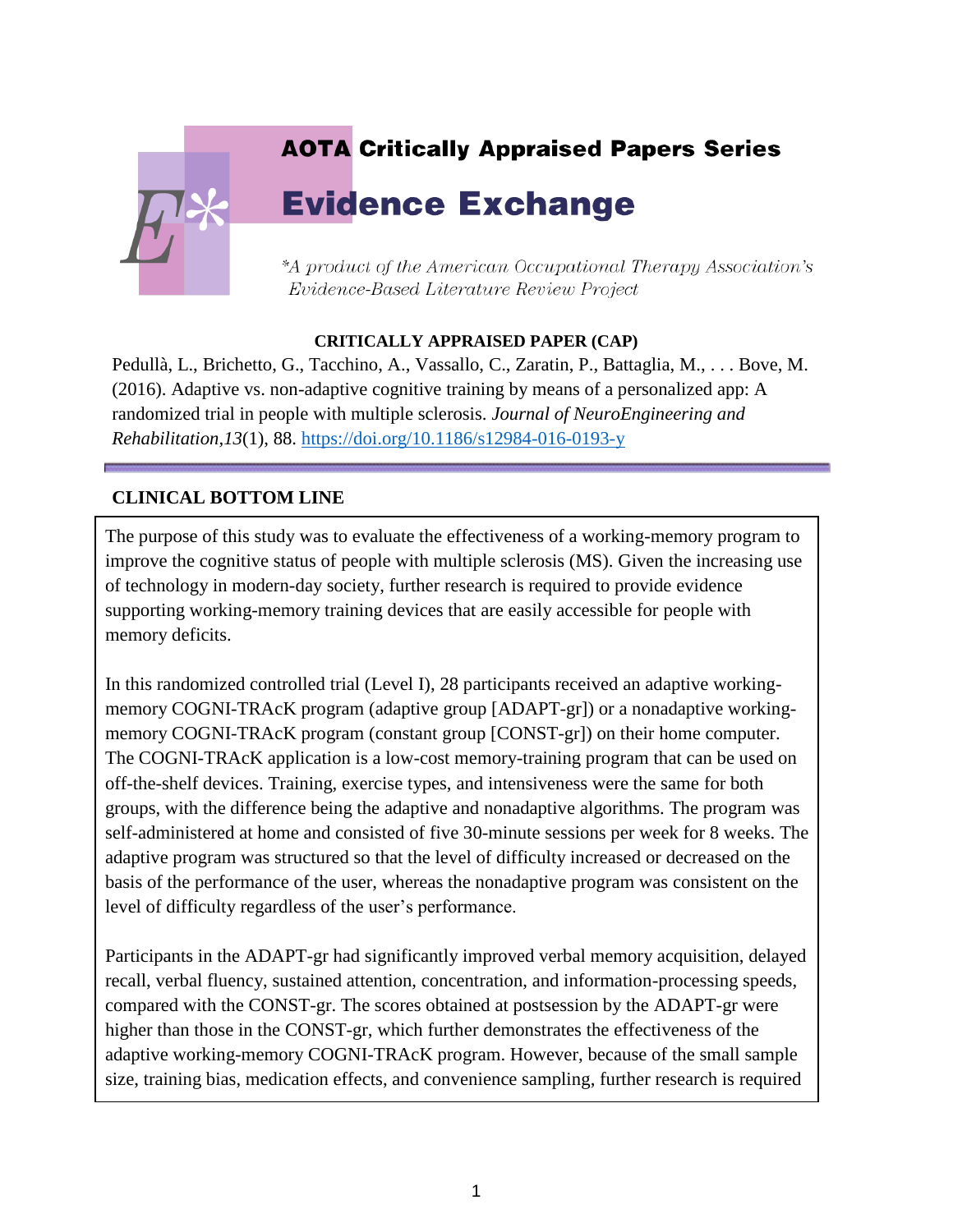to generalize the results to the larger population.

The results support the use of grading interventions for "just right" challenges by occupational therapists in clinical practice. Grading of interventions allows clients to experience success, helps them pace accordingly, and also provides appropriate challenges so they can gain maximal performance during therapy. This research adds to the growing body of knowledge that supports the use of occupational therapists in rehabilitation who are specifically trained to use grading to improve functioning.

Moreover, this research supports and adds to research on computerized programs that aim to improve memory among people with memory deficits. The convenience of the COGNI-TRAcK program allows clients with memory deficits to adhere to treatment at home using a computer with graded interventions to augment working memory. Therefore, for clients with MS, the COGNI-TRAcK program may enhance levels of cognition, further increasing participation in daily-life experiences.

## **RESEARCH OBJECTIVE(S)**

Assess the effectiveness of an adaptive and intensive training using working-memory–based exercises, which were delivered through a computerized application, COGNI-TRAcK, in improving cognition for people with MS

## **DESIGN TYPE AND LEVEL OF EVIDENCE**

Level I: Randomized controlled trial

## **PARTICIPANT SELECTION**

Participants considered eligible for this study were outpatients chosen through snowball sampling from the Italian MS Society Rehabilitation Centre of Genoa, who complained of poor memory and attention. Each participant was screened to ensure that he or she met the inclusion criteria.

#### **Inclusion criteria:**

Participants met the MS diagnostic criteria of McDonald et al. (2001) and were in the stable phase of the disease (no relapses within the last 3 months), with complaints of memory or attention problems. The participants' cognitive status had to be at least 1.5 standard deviations below the mean normative values of one or more components of Rao's Brief Repeatable Battery of Neuropsychological Tests (BRB-NT) .

## **Exclusion criteria:**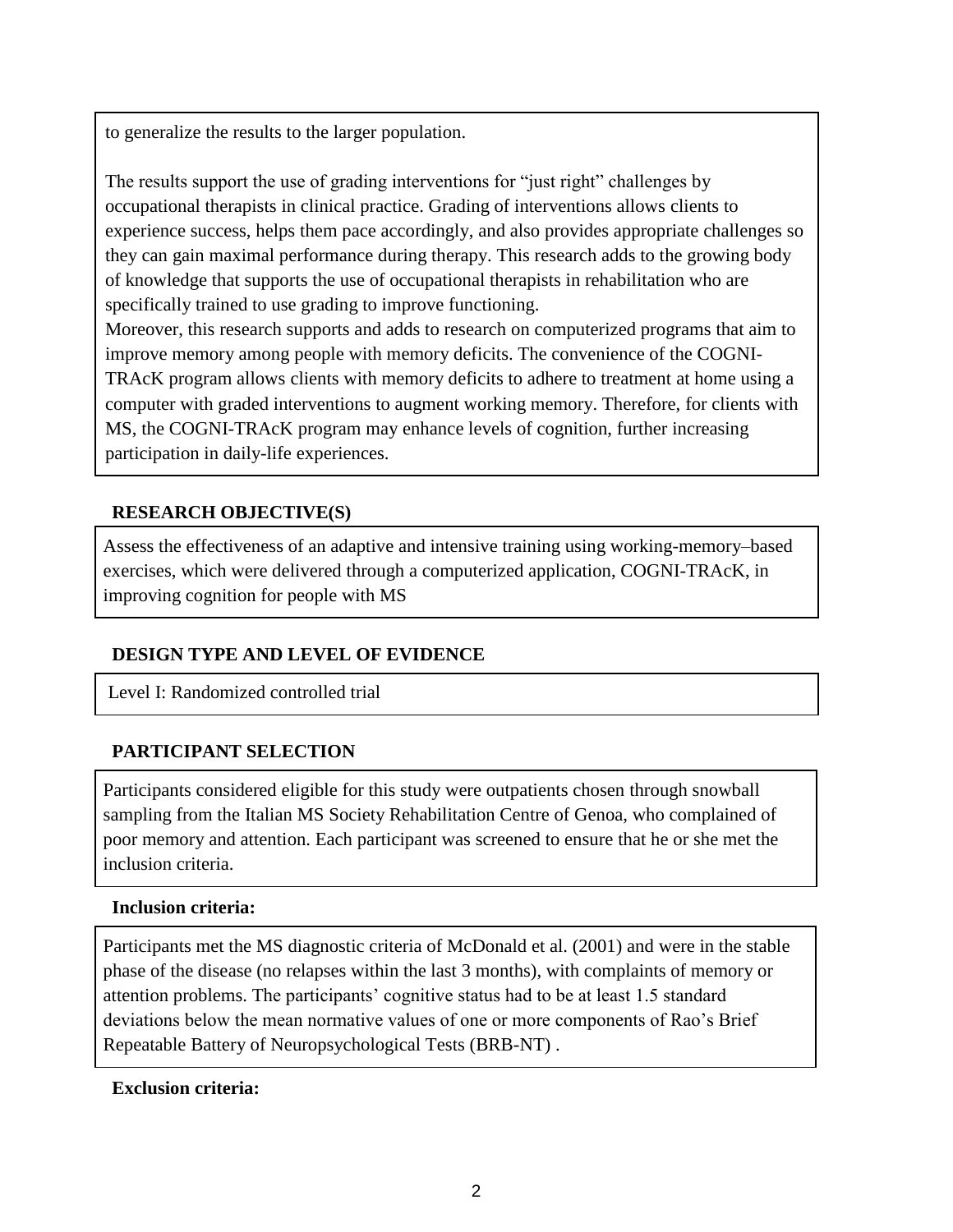Participants were excluded if they were younger than 18 years; experienced one or more exacerbations 3 months prior to enrollment; had any major psychiatric disorder; were taking antidepressants or benzodiazepines; or had dyscalculia, acalculia, or severe visual loss.

## **PARTICIPANT CHARACTERISTICS**

| $\vert N = \vert 28 \vert$ |
|----------------------------|
|----------------------------|

| #/ % Male:        | 8/28.6%                                                  | #/ % Female: | 20/71.4% |  |
|-------------------|----------------------------------------------------------|--------------|----------|--|
|                   |                                                          |              |          |  |
| <b>Ethnicity:</b> | Not reported; the study was conducted in Italy, however. |              |          |  |
|                   |                                                          |              |          |  |

| Disease/disability diagnosis: | <b>MS</b> |
|-------------------------------|-----------|
|-------------------------------|-----------|

## **INTERVENTION AND CONTROL GROUPS**

## **Group 1: Intervention group (ADAPT-gr)**

| Brief description of the<br>intervention  | Participants in the intervention group (ADAPT-gr) used COGNI-<br>TRAcK, a customized application software that provided<br>working-memory-based exercises. COGNI-TRAcK implemented<br>three 10-minute sessions that included three different types of<br>exercises: a visuospatial working-memory task, an operation N-<br>back task, and a dual N-back task. The intervention group's<br>application was set to an adaptive training feature that graded the<br>level of difficulty of the exercises on the basis of the participant's<br>performance. |
|-------------------------------------------|---------------------------------------------------------------------------------------------------------------------------------------------------------------------------------------------------------------------------------------------------------------------------------------------------------------------------------------------------------------------------------------------------------------------------------------------------------------------------------------------------------------------------------------------------------|
| How many participants<br>in the group?    | 14                                                                                                                                                                                                                                                                                                                                                                                                                                                                                                                                                      |
| Where did the<br>intervention take place? | Participant's home                                                                                                                                                                                                                                                                                                                                                                                                                                                                                                                                      |
| Who delivered?                            | Self-administered                                                                                                                                                                                                                                                                                                                                                                                                                                                                                                                                       |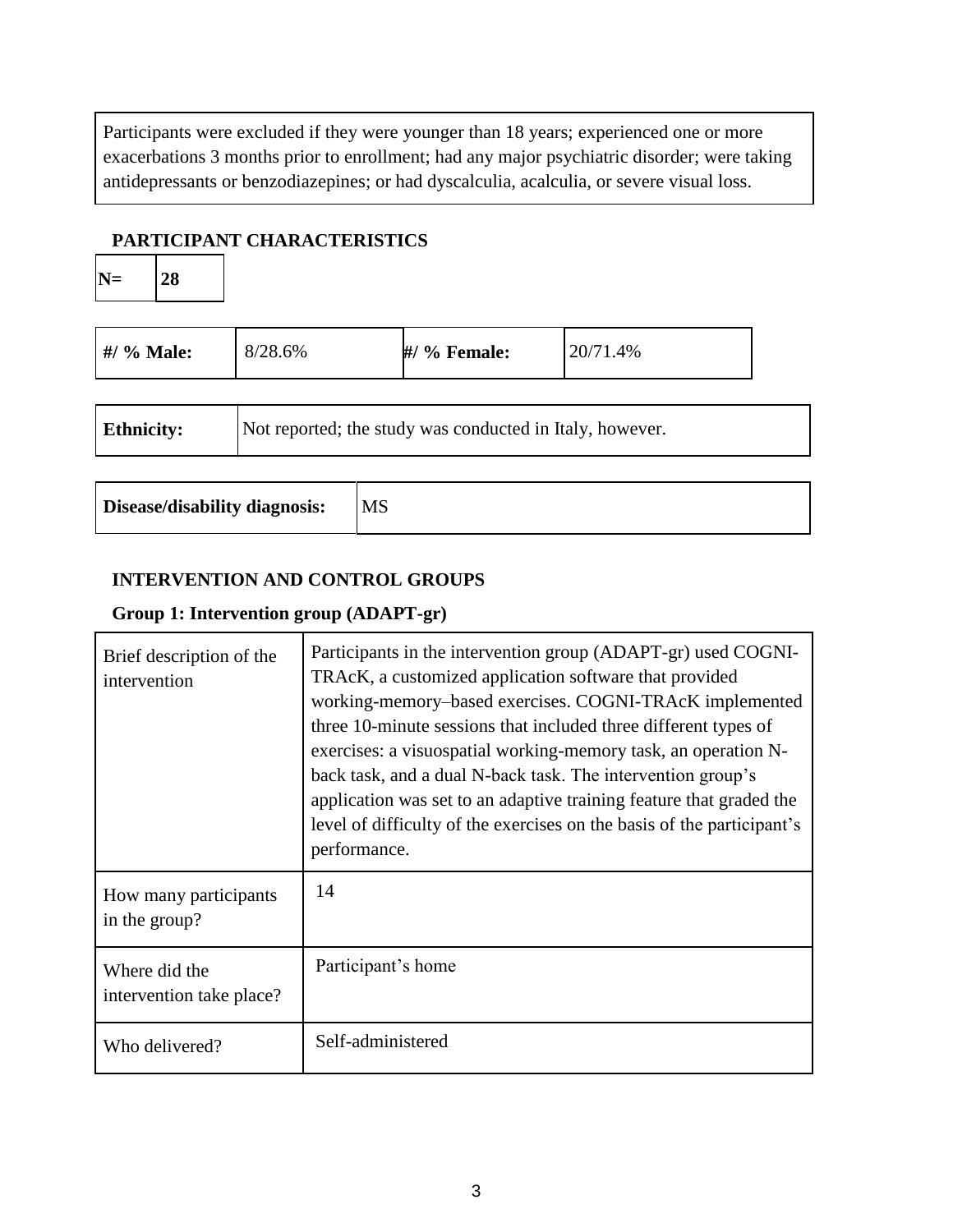| How often?    | Five 30-minute sessions per week |
|---------------|----------------------------------|
| For how long? | 8 weeks                          |

## **Group 2: Control group (CONST-gr)**

| Brief description of the<br>intervention  | Participants in the control group (CONST-gr) used COGNI-<br>TRAcK, a customized application software that provided<br>working-memory-based exercises. COGNI-TRAcK implemented<br>three 10-minute sessions that included three different types of<br>exercises: a visuospatial working-memory task, an operation N-<br>back task, and a dual N-back task. The control group received a<br>nonadaptive training feature that implemented two low-difficulty-<br>level sessions that alternated every day, regardless of the<br>participant's performance. |
|-------------------------------------------|---------------------------------------------------------------------------------------------------------------------------------------------------------------------------------------------------------------------------------------------------------------------------------------------------------------------------------------------------------------------------------------------------------------------------------------------------------------------------------------------------------------------------------------------------------|
| How many participants<br>in the group?    | 14                                                                                                                                                                                                                                                                                                                                                                                                                                                                                                                                                      |
| Where did the<br>intervention take place? | Participant's home                                                                                                                                                                                                                                                                                                                                                                                                                                                                                                                                      |
| Who delivered?                            | Self-administered                                                                                                                                                                                                                                                                                                                                                                                                                                                                                                                                       |
| How often?                                | Five 30-minute sessions per week                                                                                                                                                                                                                                                                                                                                                                                                                                                                                                                        |
| For how long?                             | 8 weeks                                                                                                                                                                                                                                                                                                                                                                                                                                                                                                                                                 |

## **INTERVENTION BIASES**

## **Contamination:**

| YES $\Box$         | It is not likely that there was cross-contamination in the intervention, |
|--------------------|--------------------------------------------------------------------------|
| NO.<br>$\boxtimes$ | because the participants performed the intervention in their own home on |
|                    | their personal computer.                                                 |

## **Co-intervention:**

| YES <sub>N</sub> | Although the authors did not note any cointervention biases, it is possible |
|------------------|-----------------------------------------------------------------------------|
| NO.              | that some of the participants had changes in their medications related to   |
|                  | MS symptoms during the study. It is also possible that the participants     |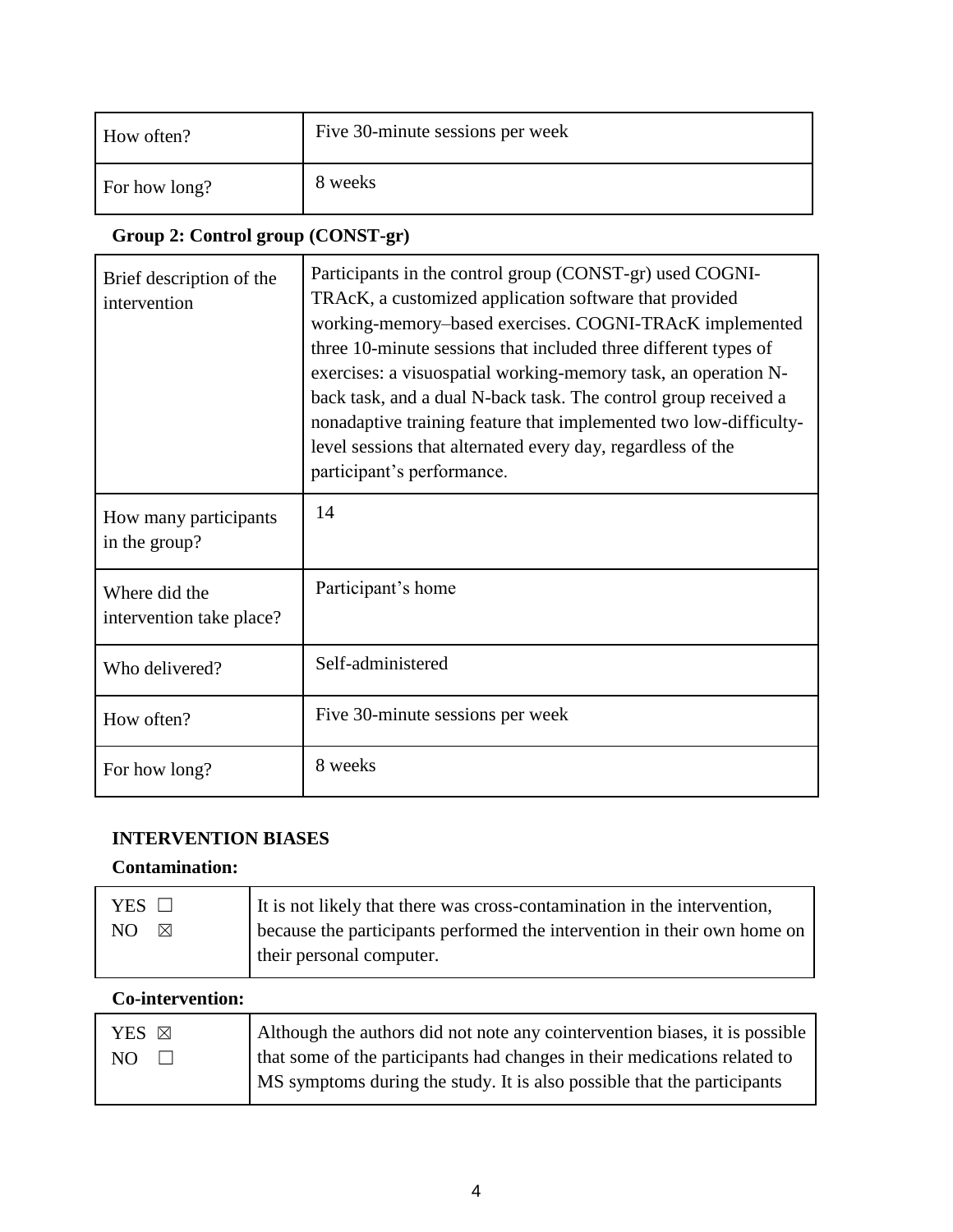| were receiving other outside interventions to help manage cognitive |
|---------------------------------------------------------------------|
| symptoms related to MS.                                             |

## **Timing of intervention:**

| The intervention took place over a period of 8 weeks, which is adequate     |
|-----------------------------------------------------------------------------|
| time to note change in function. Given the progressive nature of MS,        |
| however, it is possible that some of the participants experienced a decline |
| in their condition during the 8-week period.                                |
|                                                                             |

## **Site of intervention:**

| YES <b>X</b> | Interventions took place in different home environments. These were not   |
|--------------|---------------------------------------------------------------------------|
| $NO \square$ | controlled environments, so participants could have received outside help |
|              | from family members or had different levels of noise or distractions in   |
|              | their household, which might have affected the outcome of the results.    |
|              |                                                                           |

## **Use of different therapists to provide intervention:**

| YES $\square$        | The intervention was self-administered at home. No other information      |
|----------------------|---------------------------------------------------------------------------|
| $NO \quad \boxtimes$ | was provided in terms of who trained the participants on the intervention |
|                      | software initially.                                                       |

## **Baseline equality:**

| YES $\Box$<br>NO.<br>⊠ | The two groups did not differ in any demographic. Cognitive<br>performance at baseline was equal in all neuropsychological domains<br>except the Selective Reminding Test—Consistent Long-Term Retrieval<br>subset of the BRB-NT. The CONST-gr scored significantly higher on<br>the BRB-NT than did the ADAPT-gr, $t = 2.10$ , $p = .045$ . |
|------------------------|----------------------------------------------------------------------------------------------------------------------------------------------------------------------------------------------------------------------------------------------------------------------------------------------------------------------------------------------|
|------------------------|----------------------------------------------------------------------------------------------------------------------------------------------------------------------------------------------------------------------------------------------------------------------------------------------------------------------------------------------|

## **MEASURES AND OUTCOMES**

## **Measure 1: BRB-NT**

| Name/type of<br>measure used: | <b>BRB-NT</b>                                                                                                                                    |
|-------------------------------|--------------------------------------------------------------------------------------------------------------------------------------------------|
| What outcome is<br>measured?  | Cognitive status                                                                                                                                 |
|                               | Subtests used:<br>Selective Reminding Test, for verbal memory acquisition<br>$\bullet$<br>(Selective Reminding Test—Long-Term Storage; Selective |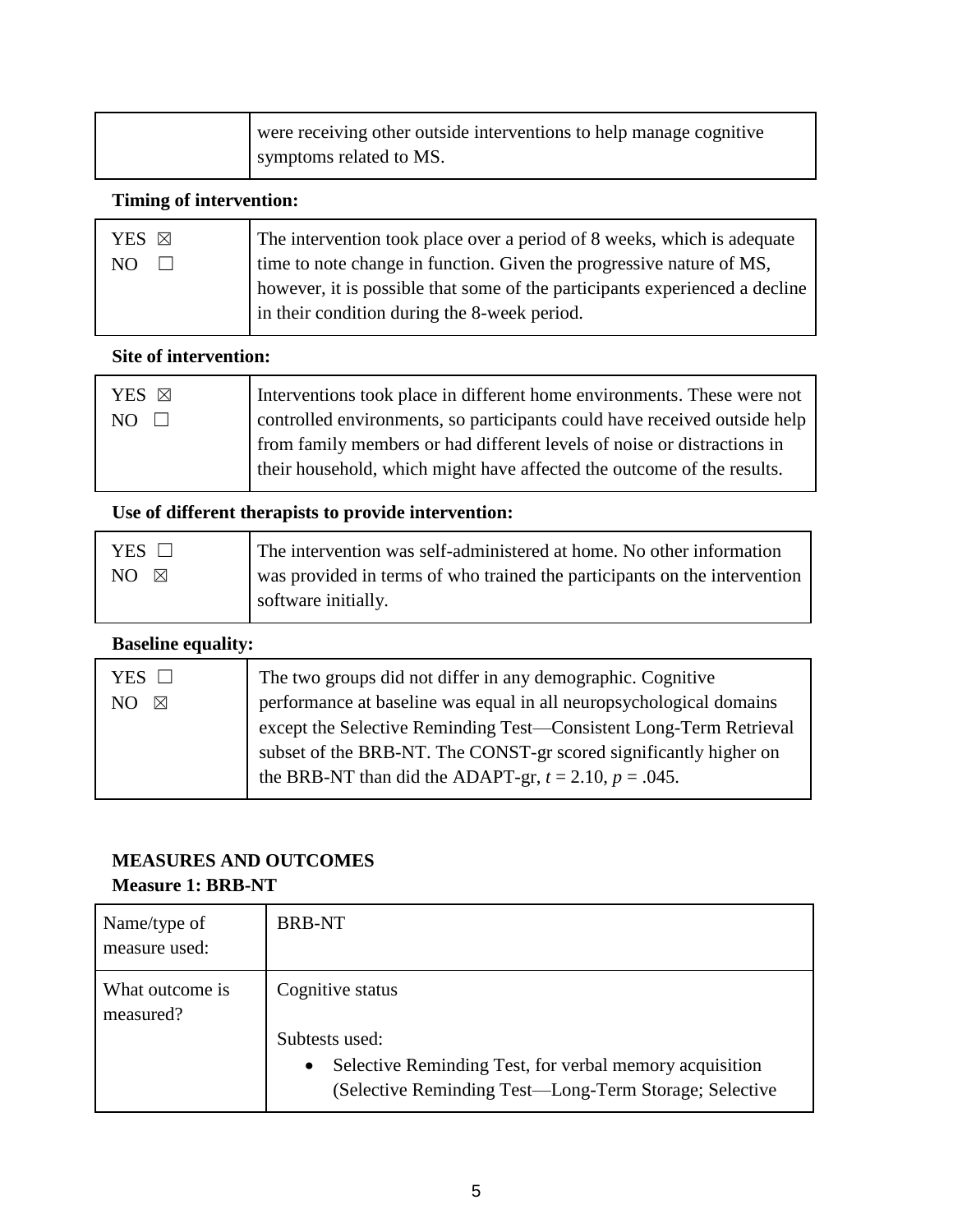|                                                             | Reminding Test—Consistent Long-Term Retrieval) and<br>delayed recall (Selective Reminding Test-D);<br>10/36 Spatial Recall Test, for visual memory acquisition and<br>$\bullet$<br>delayed recall (Spatial Recall Test-Delayed);<br>Paced Auditory Serial Addition Test (PASAT-2 and PASAT-<br>3) and Symbol Digit Modalities Test (SDMT), for sustained<br>attention, concentration, and information-processing speed;<br>Word List Generation, for verbal fluency on semantic stimuli |  |
|-------------------------------------------------------------|-----------------------------------------------------------------------------------------------------------------------------------------------------------------------------------------------------------------------------------------------------------------------------------------------------------------------------------------------------------------------------------------------------------------------------------------------------------------------------------------|--|
| Is the measure<br>reliable (as reported<br>in the article)? | $NO \Box$<br>YES $\boxtimes$<br>Not Reported $\Box$<br>Reliability of the normative values and correction factors was based on<br>the Italian validation of the BRB-NT (Amato et al., 2006).                                                                                                                                                                                                                                                                                            |  |
| Is the measure valid<br>(as reported in the<br>article)?    | $NO \Box$<br>YES ⊠<br>Not Reported $\Box$<br>The PASAT-3 and SDMT evaluate for processing speed, which is the<br>first cognitive domain to emerge and the most affected by MS. The<br>SDMT has been used as a screening tool to measure cognitive<br>intelligence because of its high sensitivity (López-Góngora, Querol, &<br>Escartín, 2015; Van Schependom et al., 2014).                                                                                                            |  |
| When is the<br>measure used?                                | At baseline (before rehabilitative treatment) and posttreatment<br>Follow-up measures: PASAT-3 and SDMT                                                                                                                                                                                                                                                                                                                                                                                 |  |

## **Measure 2: Wisconsin Card Sorting Test**

| Name/type of<br>measure used:                             | <b>Wisconsin Card Sorting Test</b>                              |            |                          |
|-----------------------------------------------------------|-----------------------------------------------------------------|------------|--------------------------|
| What outcome is<br>measured?                              | Frontal-lobe executive functioning                              |            |                          |
| Is the measure<br>reliable as reported<br>in the article? | $YES$ $\square$                                                 | $NO \Box$  | Not Reported $\boxtimes$ |
| Is the measure valid<br>as reported in the<br>article?    | YES $\square$                                                   | $NO \perp$ | Not Reported $\boxtimes$ |
| When is the                                               | At baseline (before rehabilitative treatment) and posttreatment |            |                          |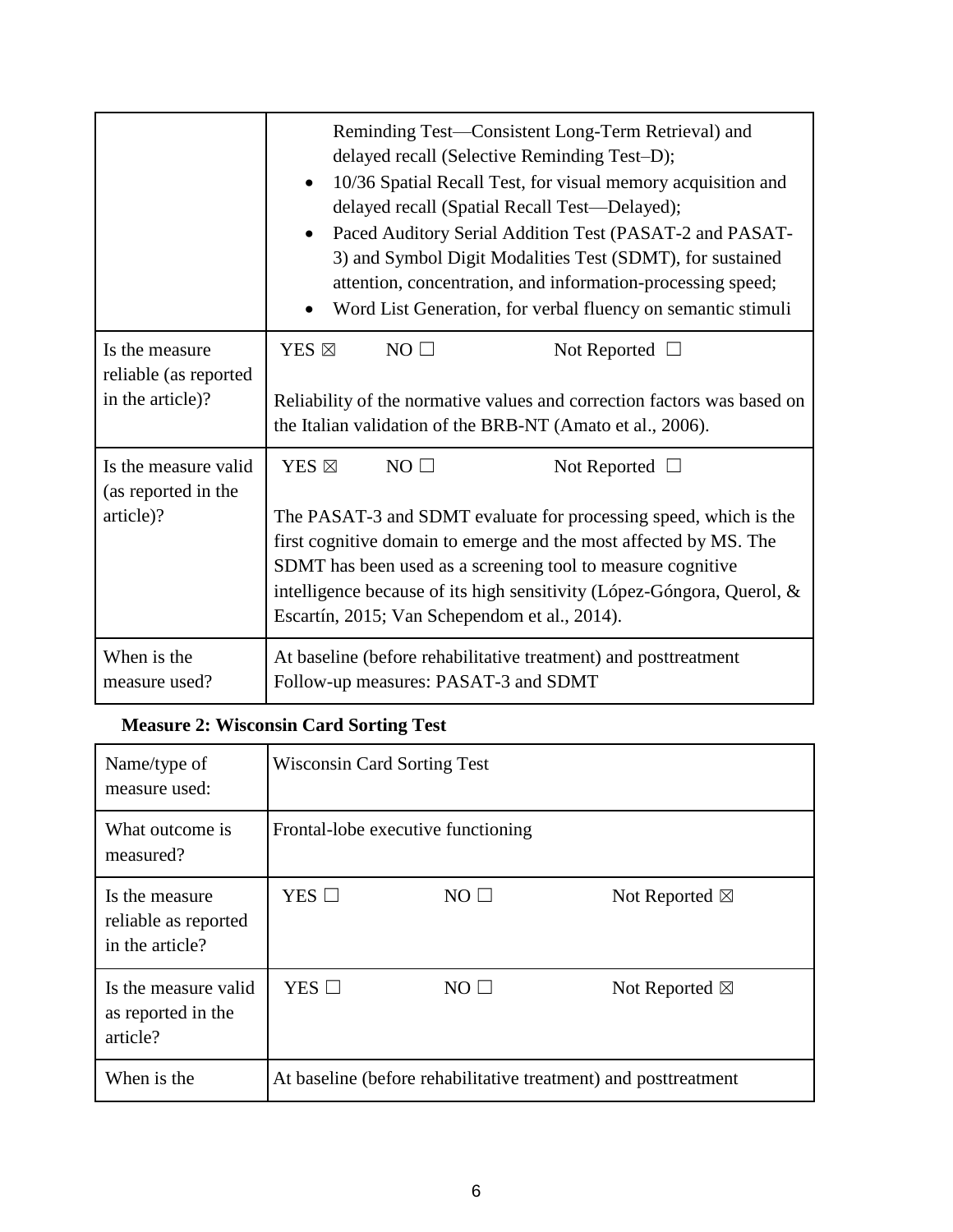| measure used?<br>$\cdots$ $\cdots$<br>. |  |
|-----------------------------------------|--|
|                                         |  |

#### **Measure 3: Adherence to treatment**

| Name/type of<br>measure used:                             | Adherence to treatment                                                                                                                                |             |                          |
|-----------------------------------------------------------|-------------------------------------------------------------------------------------------------------------------------------------------------------|-------------|--------------------------|
| What outcome is<br>measured?                              | Participants' percentage of completed training sessions out of the total<br>number of scheduled sessions                                              |             |                          |
| Is the measure<br>reliable as reported<br>in the article? | YES $\Box$                                                                                                                                            | $NO$ $\Box$ | Not Reported $\boxtimes$ |
| Is the measure valid<br>as reported in the<br>article?    | YES □                                                                                                                                                 | $NO \perp$  | Not Reported $\boxtimes$ |
| When is the<br>measure used?                              | COGNI-TRAcK automatically recorded the percentage of correctly<br>executed exercises and the mean difficulty level maintained during the<br>training. |             |                          |

## **MEASUREMENT BIASES**

## **Were the evaluators blind to treatment status?**

| YES $\Box$ | It is unknown whether the evaluators of the research data were blind to |
|------------|-------------------------------------------------------------------------|
| NO.<br>⊠   | the participants. No data were provided.                                |
|            |                                                                         |

## **Was there recall or memory bias?**

| YES $\Box$         | Adherence to treatment was calculated and recorded by the COGNI-        |
|--------------------|-------------------------------------------------------------------------|
| NO.<br>$\boxtimes$ | TRAcK program. Adherence was calculated as a percentage of the          |
|                    | completed training sessions out of the total 40 scheduled sessions. The |
|                    | BRB-NT and Wisconsin Card Sorting Test do not require personal          |
|                    | reporting.                                                              |

## **Other measurement biases**:

## **RESULTS**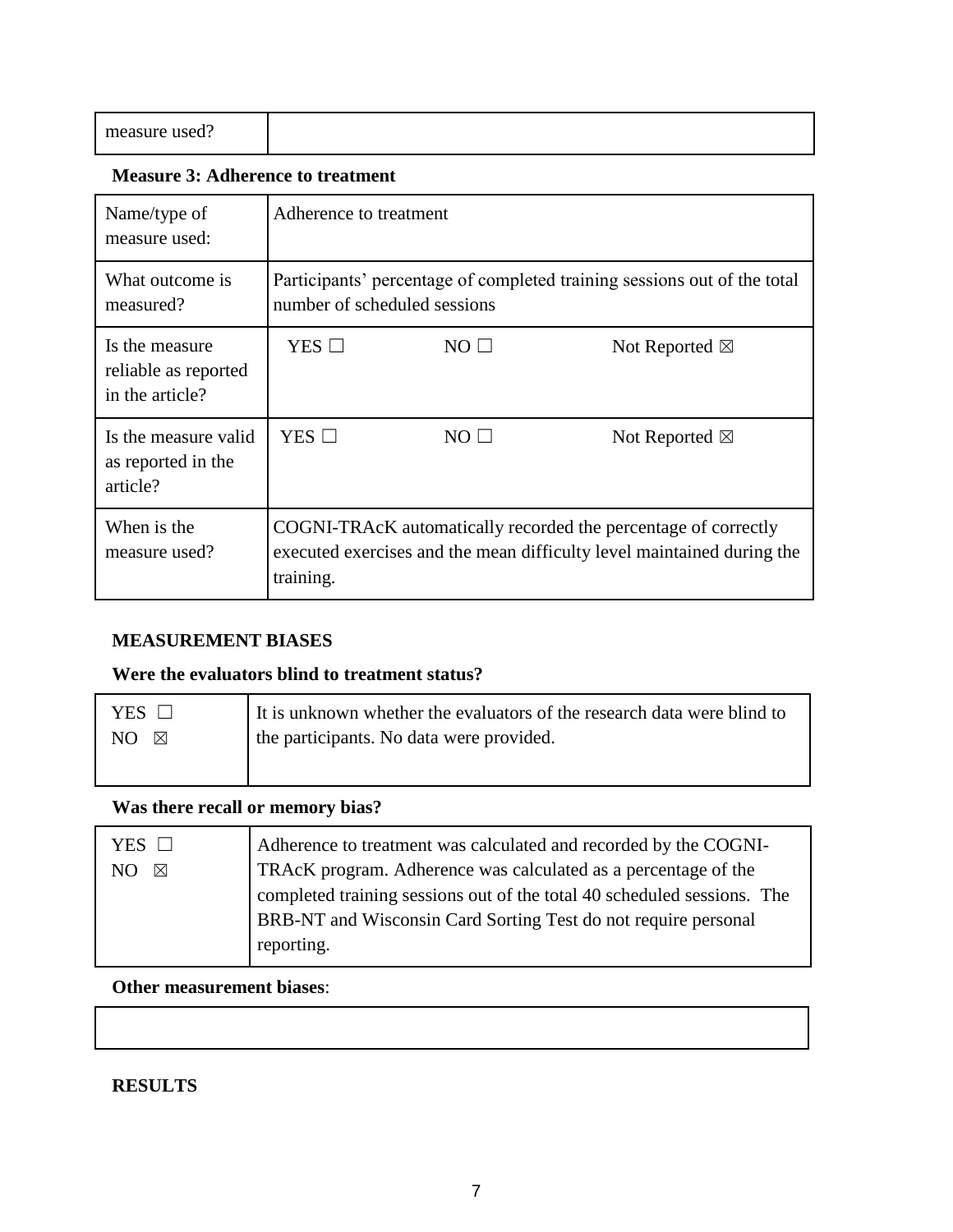## **Neuropsychological Effects**

Post hoc analysis showed a significant improvement in the ADAPT-gr after the intervention of the COGNI-TRAcK in 6 out of the 10 tests. The analysis of variance showed an effect of time (pretreatment vs. posttreatment) for all the tests given. In particular, verbal memory acquisition (*F* = 4.40, *p* < .05); delayed recall (*F* = 12.01, *p* = .001); verbal fluency (*F* = 6.67,  $p = .01$ ); and sustained attention, concentration, and information-processing speed ( $F = 8.92$ ,  $p < .01$ ) all had significantly higher scores after the intervention in the ADAPT-gr with respect to baseline. The participants in the ADAPT-gr also performed better on the Selective Reminding Test—Consistent Long Term Retrieval than the CONST-gr (*p* = .003), even though they initially had statistically significantly lower scores at baseline.

## **Follow-Up**

Twenty participants concluded the follow-up assessments on the PASAT-3 and SDMT. The ADAPT-gr scored higher on both the PASAT-3 ( $F = 9.69$ ,  $p < .001$ ) and the SDMT ( $F =$ 3.50 *p* < .05), which thus reveals that there was a lasting effect maintained after 6 months of treatment. The CONST-gr's performance did not change across time.

Participants adhered to the intervention at a rate of 87%, for a 13% rate of noncompliance with the program over the span of 8 weeks. No difference was found between the two groups  $(t = 0.24, p = .81)$ . All participants completed the intervention.

## **Was this study adequately powered (large enough to show a difference)?**

| YES      | <i>Explanation:</i> A power analysis was not documented; therefore it is |
|----------|--------------------------------------------------------------------------|
| NO.<br>⊠ | unknown whether the study was adequately powered. The sample size        |
|          | might not have been large enough to adequately power the study,          |
|          | however.                                                                 |
|          |                                                                          |

## **Were the analysis methods appropriate?**

| YES ⊠           | <i>Explanation:</i> The researchers used a <i>t</i> test for independent samples for the |
|-----------------|------------------------------------------------------------------------------------------|
| NO <sub>1</sub> | continuous data, and they compared categorical variables using a                         |
|                 | Pearson's chi-square test to analyze the differences between groups                      |
|                 | regarding demographic data. The results of the cognitive rehabilitation                  |
|                 | intervention were analyzed with a two-way analysis of variance. For the                  |
|                 | missing data due to dropouts, a "last observation carried forward"                       |
|                 | analysis was an appropriate method to document missing information.                      |
|                 |                                                                                          |

## **Were statistics appropriately reported (in written or table format)?**

| YES ⊠        | <i>Explanation:</i> Statistics included tables, figures, charts, and graphs to |
|--------------|--------------------------------------------------------------------------------|
| $NO \square$ | represent the results of COGNI-TRAcK and participant data. Written             |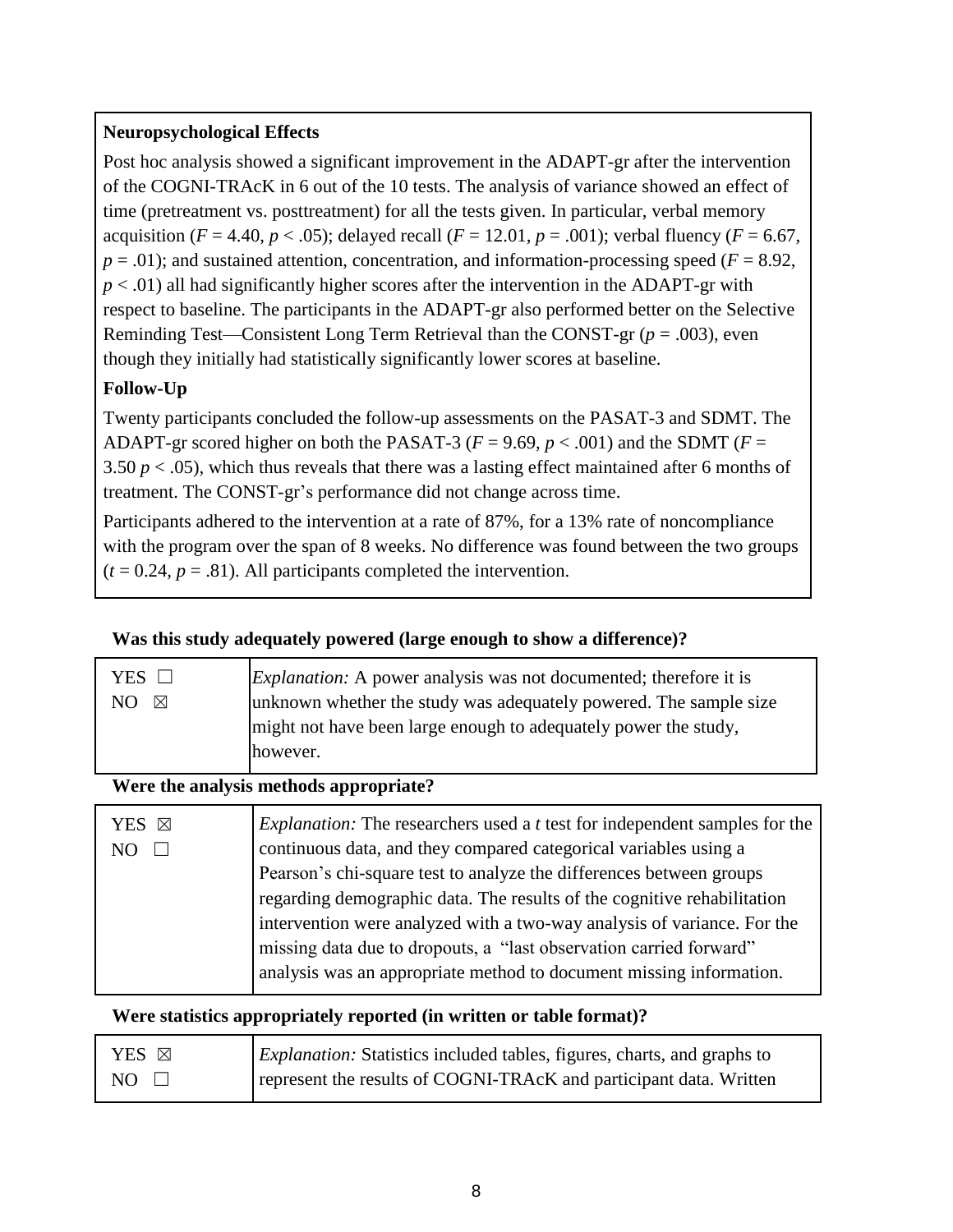| results of the intervention and control group analysis were organized into<br>three different categories: training results comparing the mean |
|-----------------------------------------------------------------------------------------------------------------------------------------------|
| percentages of performance, neuropsychological assessment results<br>comparing time differences, and follow-up results.                       |

#### **Was participant dropout less than 20% in total sample and balanced between groups?**

| <i>Explanation:</i> All 28 participants completed the assessments at baseline             |  |
|-------------------------------------------------------------------------------------------|--|
| and posttreatment. Eight participants were lost from posttreatment to<br>$NO \ \boxtimes$ |  |
| follow-up, which resulted in a 28% dropout rate. The authors used                         |  |
| intention-to-treat analysis, however, so the dropout rate did not                         |  |
| diminish the power of the study.                                                          |  |

## **What are the overall study limitations?**

The present study used a convenience sample from one rehabilitation center in Italy and therefore lacks generalizability. Larger sample sizes would allow for greater statistical power and the ability to make greater inferences about the effects of the intervention. The study did not include information about who trained the participants to use the COGNI-TRAcK app, which might have caused a training bias. Follow-up assessments consisted of only two measurements from the battery of assessments. A complete neurological evaluation in the follow-up assessment would have given a better picture of the effects of the intervention.

Medication effects and the effect of the concurrent treatment of MS might have had an effect on the cognitive intervention as a result of the medications' interactions.

## **CONCLUSIONS**

The results of the research study suggest that adaptive cognitive exercises with COGNI-TRAcK were an effective treatment method for improving cognitive deficits among people with MS, particularly in the domains of attention, information-processing speed, new learning, verbal memory, and verbal fluency. Moreover, COGNI-TRAcK is personalizable to each participant's cognitive weaknesses and needs.

## **References**

Amato, M., Portaccio, E., Goretti, B., Zipoli, V., Ricchiuti, L., De Caro, M., . . . Trojano, M. (2006). The Rao's Brief Repeatable Battery and Stroop Test: Normative values with age, education and gender corrections in an Italian population. *Multiple Sclerosis Journal, 12,* 787– 793.<https://doi.org/10.1177/1352458506070933>

López-Góngora, M., Querol, L., & Escartín, A. (2015). A one-year follow-up study of the